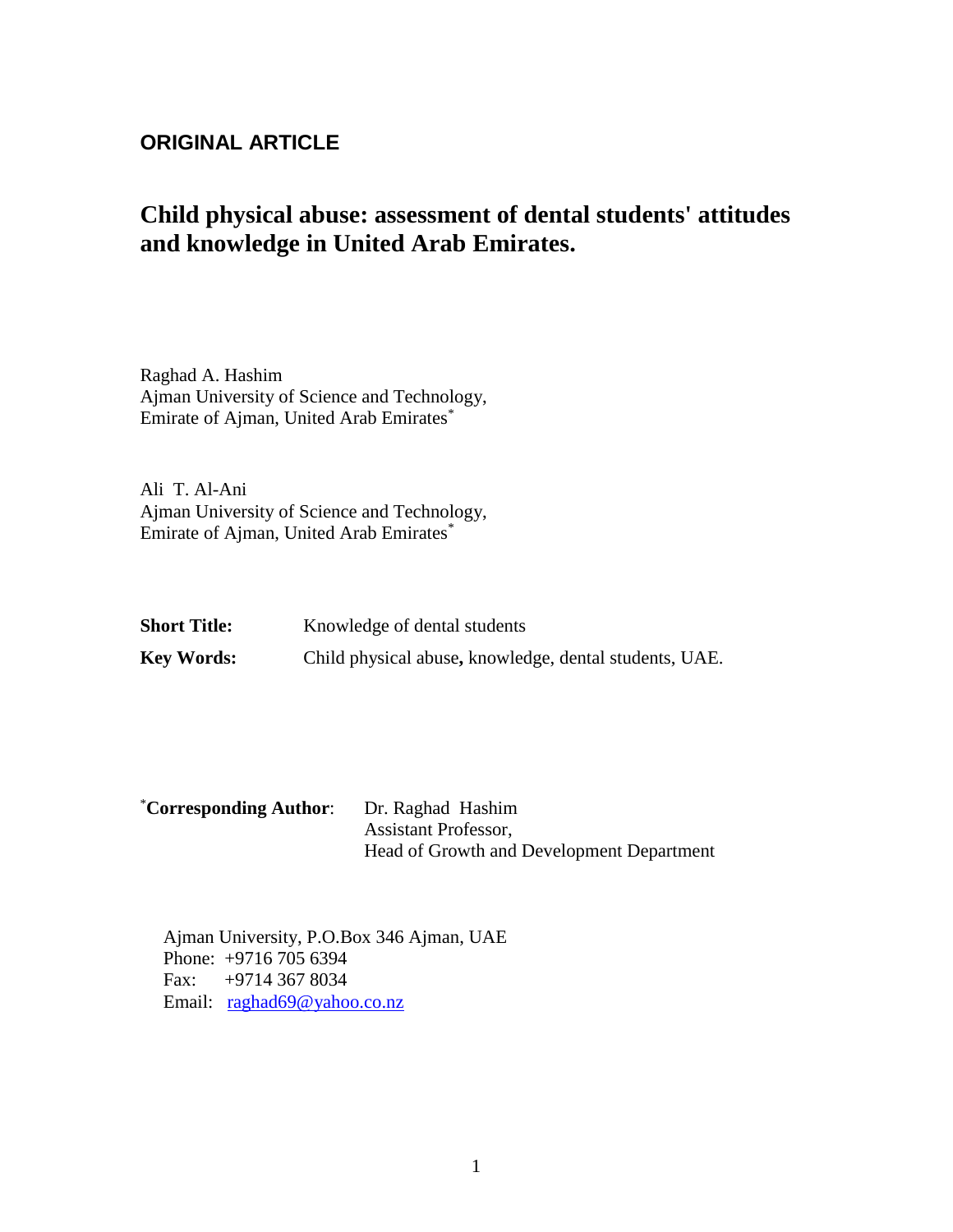### **Abstract**

**Purpose:** the aim of this study was to investigate dental students' educational experience, attitudes and knowledge with regard to child physical abuse in all dental schools in United Arab Emirates.

**Material and methods**: The data were collected by self-administered structured questionnaire completed by 578 under graduate dental students in four (all) dental schools in United Arab Emirates. Data analyzed using descriptive analyses for responses to each question.

**Results:** The results indicated that there is lack of knowledge of reporting procedure, signs of physical abuse and social indicators among all respondents. Most students indicated that their dental school was the main source of information on this topic.

**Conclusions:** the finding of the current study revealed that dental students were not sufficiently prepared to know what to look for when they suspect child abuse and what to actually do when they encounter this problem in a professional setting. To provide better care for these young domestic violence victims, dental schools' curriculum modifications should focus on providing students with concrete educational experiences regarding child abuse cases.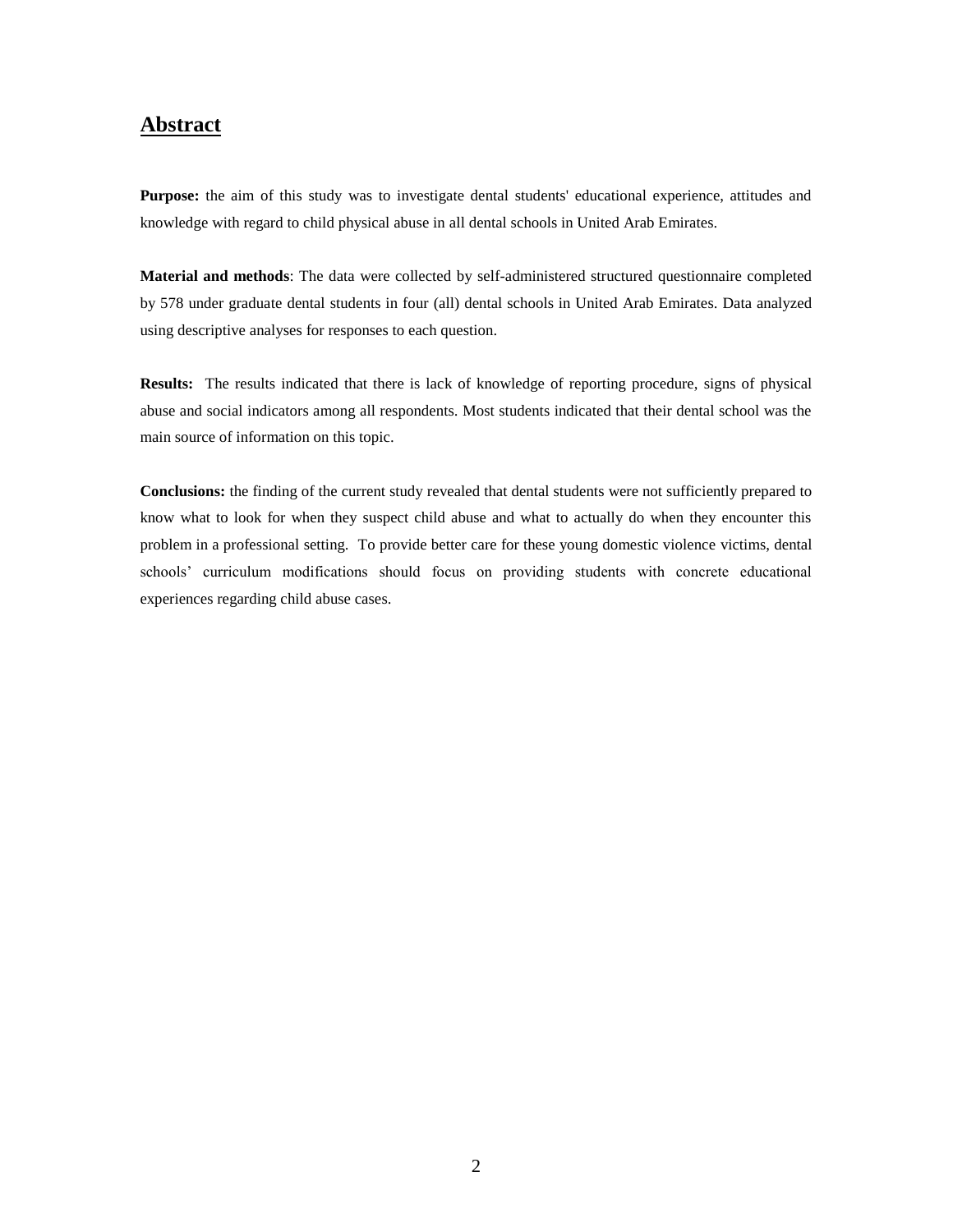#### **Introduction**

Child Abuse is a serious problem, and an improper diagnosis carries tremendous consequences for the patient, his or her family, and the health care provider. The role of the dental team in child protection has received considerable attention in the scientific dental literature in recent years [Welbury et al., 2003; Cairns et al., 2005a; Harris et al., 2007]. Dentists are probable in the most favorable position to recognize child abuse, because 50% to 75% of reported lesions involve the mouth region, the face and the neck [Welbury and Murphy, 1998; Cairns et al., 2005b,]. In addition dentists have a continuing relationship with pediatric patients and their families, as it is often necessary for a given patient to be seen frequently. This fact gives the dentist an opportunity to observe not only the physical and psychological condition of the children, but also their family environment. Often the abuser avoid returning to the same physician or emergency room to obtain treatment for an abused child, however, they do not seem to avoid repeat visits to the same dental care provider who are expected to provide a technical service only [Kassebaum et al., 1991]. Dental students need to be well educated concerning the signs of child abuse to ensure that they can recognize cases of suspected child abuse. The quality of dental education could be one crucial factor that may contribute to an increase in the identification and the reporting of child maltreatment by dental care providers and dental students [Thomas et al., 2006a]. Although, dental care providers' decisions to report child abuse are due to many factors, one key factor could be their educational background. Two studies [Thomas et al., 2006a, 2006b] from the United States have addressed the need to evaluate the level of preparation graduating dentists possess regarding how to manage child abuse cases, they concluded that dental curricula have to be reviewed to adequately prepare the students to undertake their expected role in protecting children from abuse. In United Arab Emirates (UAE), efforts to protect children from abuse have stressed the need to raise the knowledge and awareness of all health care providers on this issue. Therefore, the aim of our study was to investigate dental students' educational experience, attitudes and knowledge with regard to child physical abuse in dental schools in UAE.

#### **Methods**

The current study was approved by the ethics committee of Ajman University of Science and Technology. The data were collected by self-administered structured questionnaire distributed at the end of scheduled classes for all undergraduate students in the fourth and fifth year in four universities that have dentistry program in UAE, namely: Ajman University of Science and Technology (AUST), Gulf Medical College (GMC), University of Sharjah (UOS), University of RAK of Medical Sciences (RAK). Prior to distribution of the questionnaire, the students were informed that their participation was voluntary and that refusing to participate would not affect their grades. No identifying information was gathered. The average time to complete the survey was approximately ten minutes. The questionnaires were distributed by the coresearcher between January 2012 and February 2012.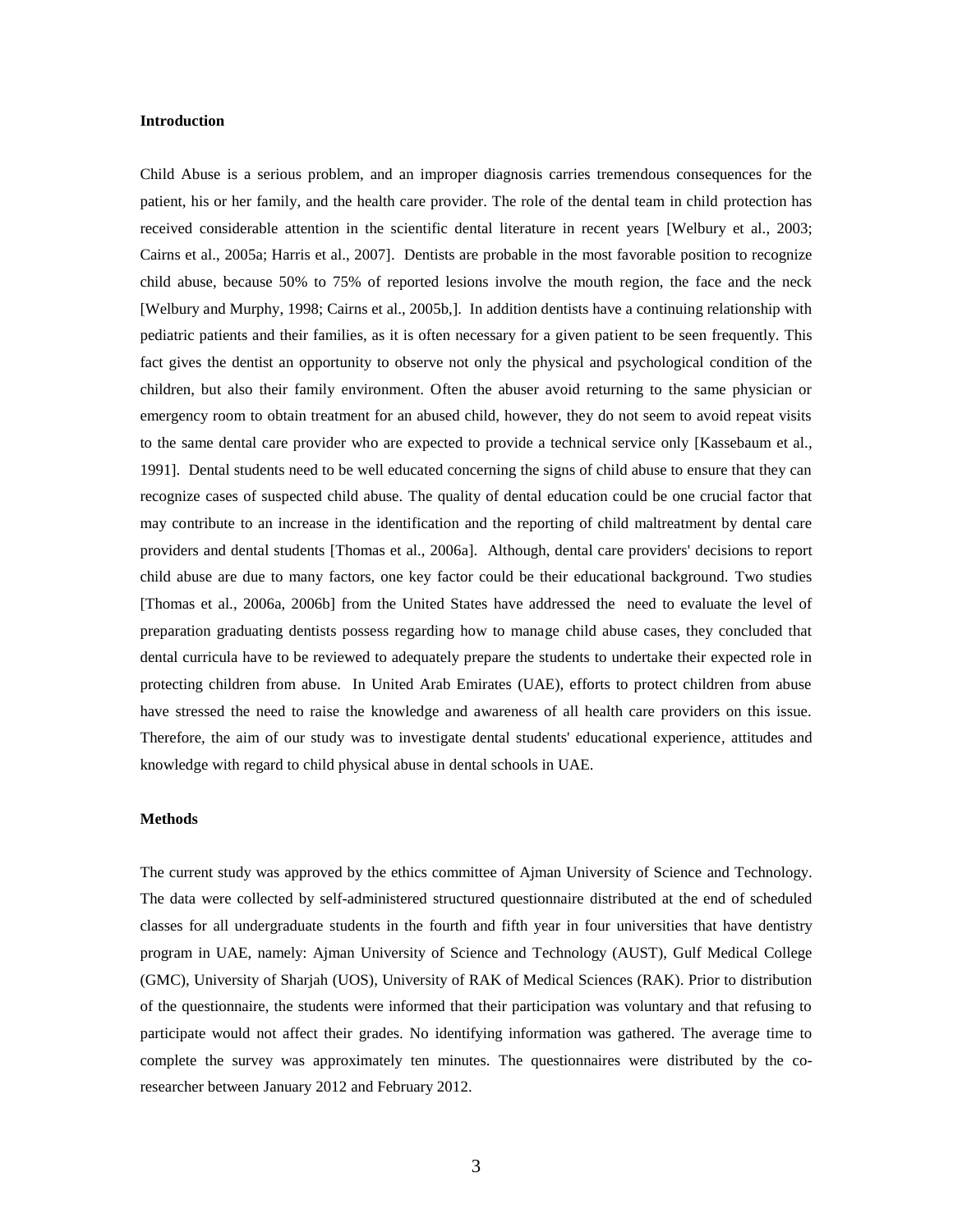The questionnaire used in this study consists of 23 questions and was modified from previous similar studies [Kassebaum et al., 1991; Ramoz-Gomez et al., 1998; Al-Jundi et al., 2010]. It was constructed using multiple choice or true- false formats and consisted of three parts. Part one asked about individual characteristics such as gender, age, dental school and level of study. The other part assessed student's knowledge of diagnostic indicators, signs of physical abuse, and knowledge of legal responsibilities regarding reporting child physical abuse. The section on legal responsibilities asked the participants whether there is a law in UAE mandating dentists to report suspected abuse cases and where to report such cases. It also assessed students' attitudes by asking them whether they thought dentists should have a legal or ethical duty to report abuse cases. The last part of the questionnaire investigated the respondents' source of information on child abuse and requested them to self-assess their level of knowledge on the topic by questioning whether they thought their training in the topic was enough to undertake their future responsibility in protecting children from abuse. The validity of the questionnaire was assessed by two staff members in pediatric dentistry. All the data entered into the Microsoft Excel, and then transferred into SPSS windows version 13.0 (SPSS Inc., Chicago, IL, USA). Data analyzed using descriptive analyses for responses to each question.

#### **Results**

A total of 578 under graduate dental students responded to the distributed questionnaires giving a response rate of 94 percent, Table 1, present a summary of distribution of respondents by gender, age, year of education and university. More than three-quarters of the participants (76.6 percent) were females  $(N=443)$ the majority of the participants were younger than 25 years old (89.1 percent).

When the dental students were asked about their knowledge and attitudes regarding legal and ethical responsibilities towards child physical abuse, Table 2 illustrate that the majority of dental students reported that they are legally required to report child abuse cases. The second question concerning the legal and ethical responsibility asked the dental students where they would report child abuse. The correct response was family protection department. Only 36.2% of the students knew where to report child abuse. Around quarter of the students said that they did not know the answer. Over 80% of the students agreed that dentists should be legally mandated to report abuse cases; however a higher percentage 94.3% of the participants believed they have an ethical duty to report child abuse.

Data on source of information and perceived adequacy of training in recognizing and reporting child abuse among UAE dental students, presented in Table 3. The majority of the students considered their dental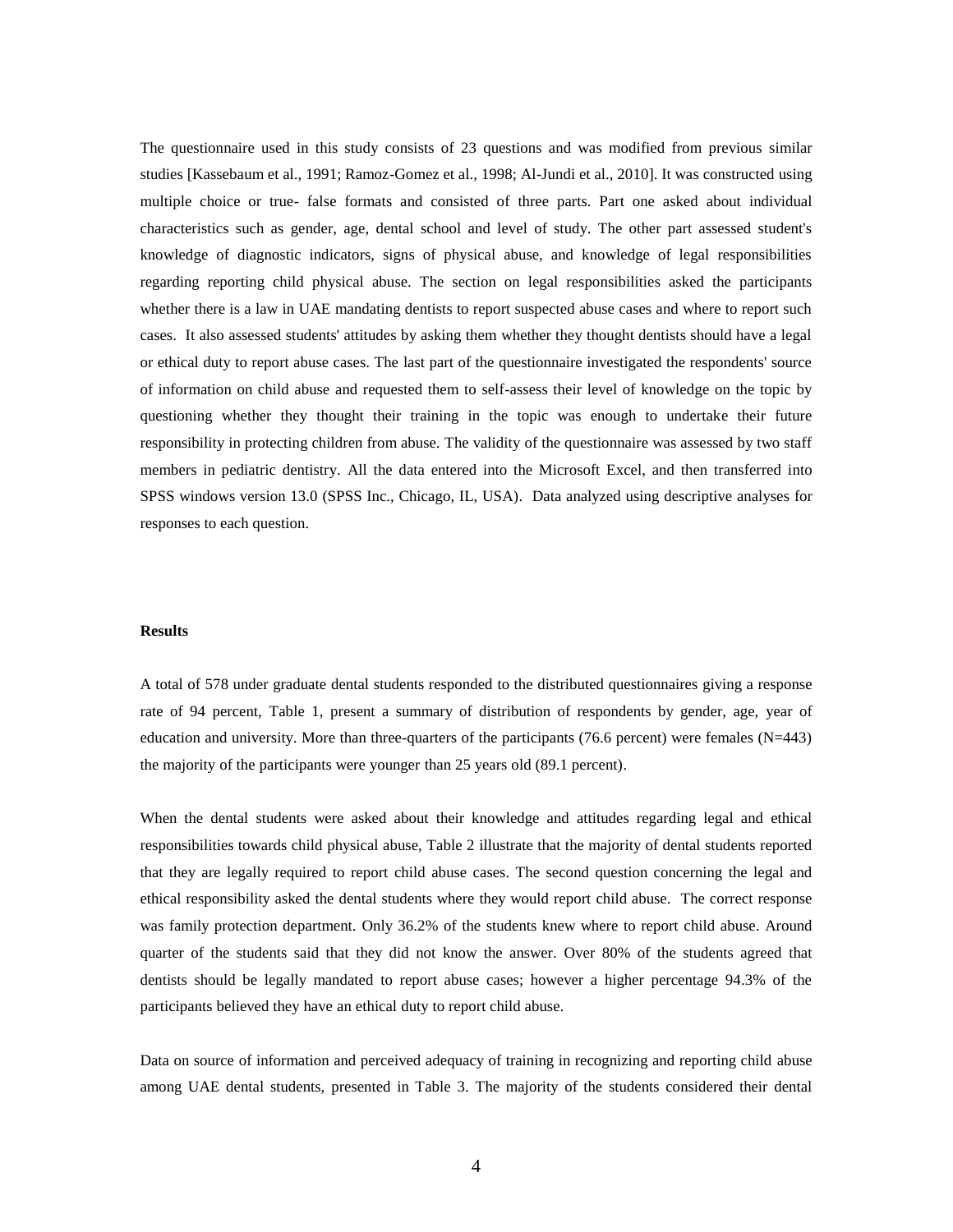school to be the main source of knowledge on child abuse. More than 91% of the respondents indicated that they did not receive enough formal training in recognition and reporting child abuse.

Dental students' knowledge of signs of physical abuse, presented in Table 4. When the dental students were asked whether bruises on the cheek may indicate slapping or grabbing of the face, 496 (85.8%) dental students responded positively. However, 52.8 % disagreed that bruises noted around the neck are usually associated with accidental trauma. Most of the dental students (87.4%) agreed that burns are noted in many child abuse cases and they may have the shape of a heated object. Similarly, 77.5 % recognized that bite marks are frequently a component of child abuse.

When the dental students were asked about knowledge of diagnostic & social indicators of abuse, responses illustrated in Table 5. Only 40.3% of the students responded correctly to the statement "Child abuse are primarily associated with the stresses of poverty and rarely occur among middle or high income earner" as being false and only 61.9 % responded correctly to the statement " Child abuse may be indicated if a parent reports a child's injury as a sibling inflicted injury" as being true. Overall, the result in Table 5 showed that the students had gaps in their knowledge about child abuse.

#### **Discussion**

To our knowledge, this is the first study to report on dental students' knowledge on child physical abuse cases in UAE. The response rate to the survey was high, making the sample representative of dental students in UAE. Our findings indicate that there is a clear lack of knowledge in many areas related to child physical abuse, as has been reported by other researchers in similar studies [Thomas et al., 2006a, 2006b]. This lack of knowledge in this critical area might preclude future dentists from reporting abuse cases in UAE. In a study conducted by Owais et al, (2009) among dentists in Jordan, it was found that the rate of reporting child abuse and neglect cases was extremely low and that one of the main factors affecting their decision not to report suspected cases was the lack of knowledge to recognize such cases. There are many studies in the literature that turn out with the same results [Ramoz-Gomez et al., 1998; Lazenbatt and Freeman, 2006; Sonbol et al., 2012].

The current study finding showed that one quarter of the participants did not know where to report suspected cases of child abuse, this finding in consistency with the result of other studies in the literature [Thomas et al., 2006a, 2006b; Owais et al., 2009]. Essential prerequisites for actually reporting of suspected cases of child abuse are an awareness of the professional responsibilities concerning this matter as well as the knowledge about what to look for and how to diagnose these cases. The results of this study showed that the respondents' knowledge of their legal responsibilities to report suspected child abuse was not sufficient. Around one fifth of the dental students were unaware about their legal responsibilities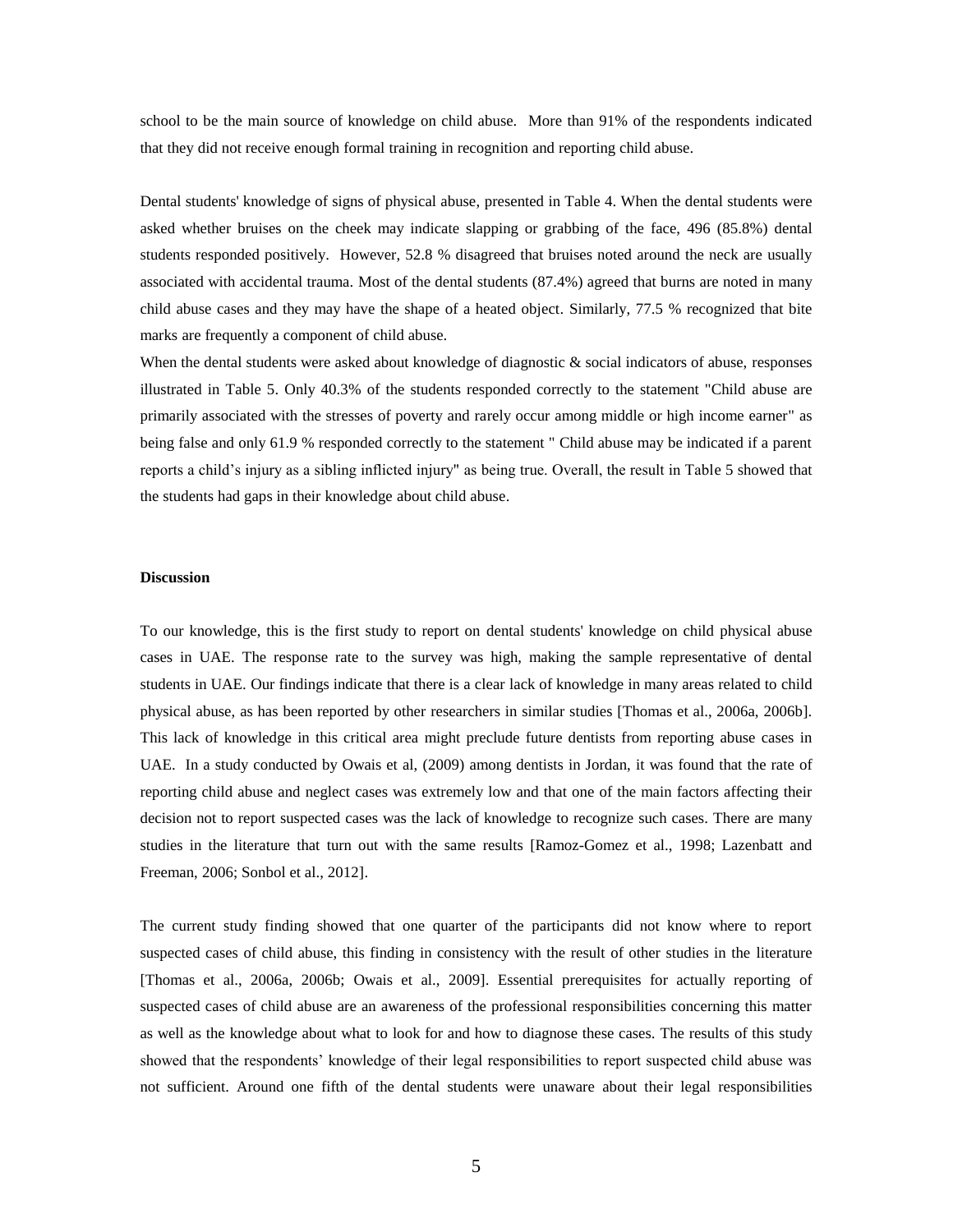concerning reporting suspected abuse cases. The law in the UAE obligates all health care workers including dentists to report child abuse cases.

However, the majority of the dental students in the current study were aware of their ethical responsibility toward protecting children from abuse, and the percentage was almost similar to what has been reported among dental students in Jordan [Al-Jundi et al ., 2010]. This finding give us the feeling that the future dentists of the UAE really want to protect the children from being abused and this well in those dental students should be an incentive for them to be a good tool in detection and proper diagnosis of such cases.

More than three quarter of the dental students reported that they learned about child abuse in their dental school, however, their knowledge was lacking. The majority received no formal training in recognition and reporting child abuse the findings reported here support the results from other studies [Lazenbatt and Freeman, 2006; Manea et al., 2007] that showed that child abuse are addressed to limited extent in dental school curricula. However, the coverage most frequently occurs in a classroom setting, and may not be reinforced in clinical settings. Therefore more formal education with more emphasis on the topic using problem-based learning rather than purely lecture based learning might be beneficial for all dental students in UAE.

Child abuse might take on various forms. It is therefore crucial for future dentists to recognize this problem and are well educated to recognize all of its varieties. Parents may justify their abuse to their own children as a way for teaching their children good behaviors. One of the main roles of future dentists is to send clear message to the community that "corporal punishment is incompatible with international standards of human rights" [Owais et al., 2009].<sup>11</sup> The lack of correct responses to the knowledge questions concerning the diagnostic indicators, as well as the signs of physical abuse, could be a result of the students' lack of knowledge concerning what constitute child abuse. However, the finding of this study regarding the sign of child abuse was quite encouraging compared to what has been reported previously [Thomas et al., 2006a, 2006b; Al-Jundi et al .,2010] indicating that dental students in UAE are more aware on those intentional injuries specially those related to "bruises on the cheek"," burns", and "bite marks".

In conclusion, the finding of the current study revealed that dental students were not sufficiently prepared to know what to look for when they suspect child abuse and what to actually do when they encounter this problem in a professional setting. It has been reported by [Dupare et al., 2012] that child abuse victims fall into two categories: those who survive the experience and those who do not. To provide better care for these young domestic violence victims, dental schools' curriculum modifications should focus on providing students with concrete educational experiences about the process of detecting and reporting child abuse, more formal education with more emphasis on this topic using problem –based learning rather than purely lecture-based learning is needed.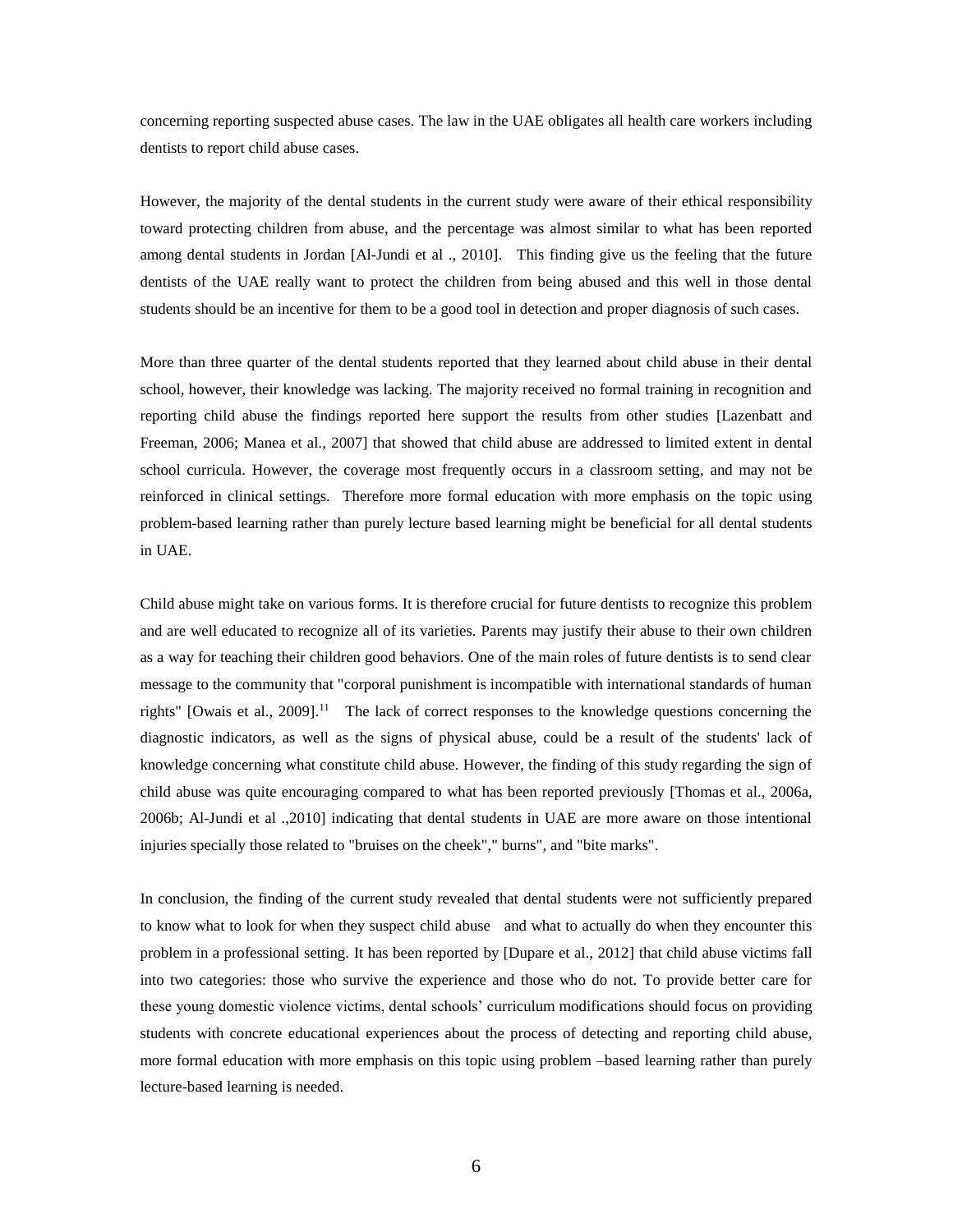#### **Acknowledgements**

The authors would like to acknowledge all the dental students participated in this study. This study was not supported or funded by any research grants.

#### **Conflict of interest**

The authors declare that they have no conflict of interest with respect to the submitted work.

#### **Ethical statement**

The authors confirm that this research has been conducted in full accordance with the World Medical Association Declaration of Helsinki. The current study was approved by the ethics committee of Ajman University of Science and Technology AUST. Written consents were obtained from all participants in this study.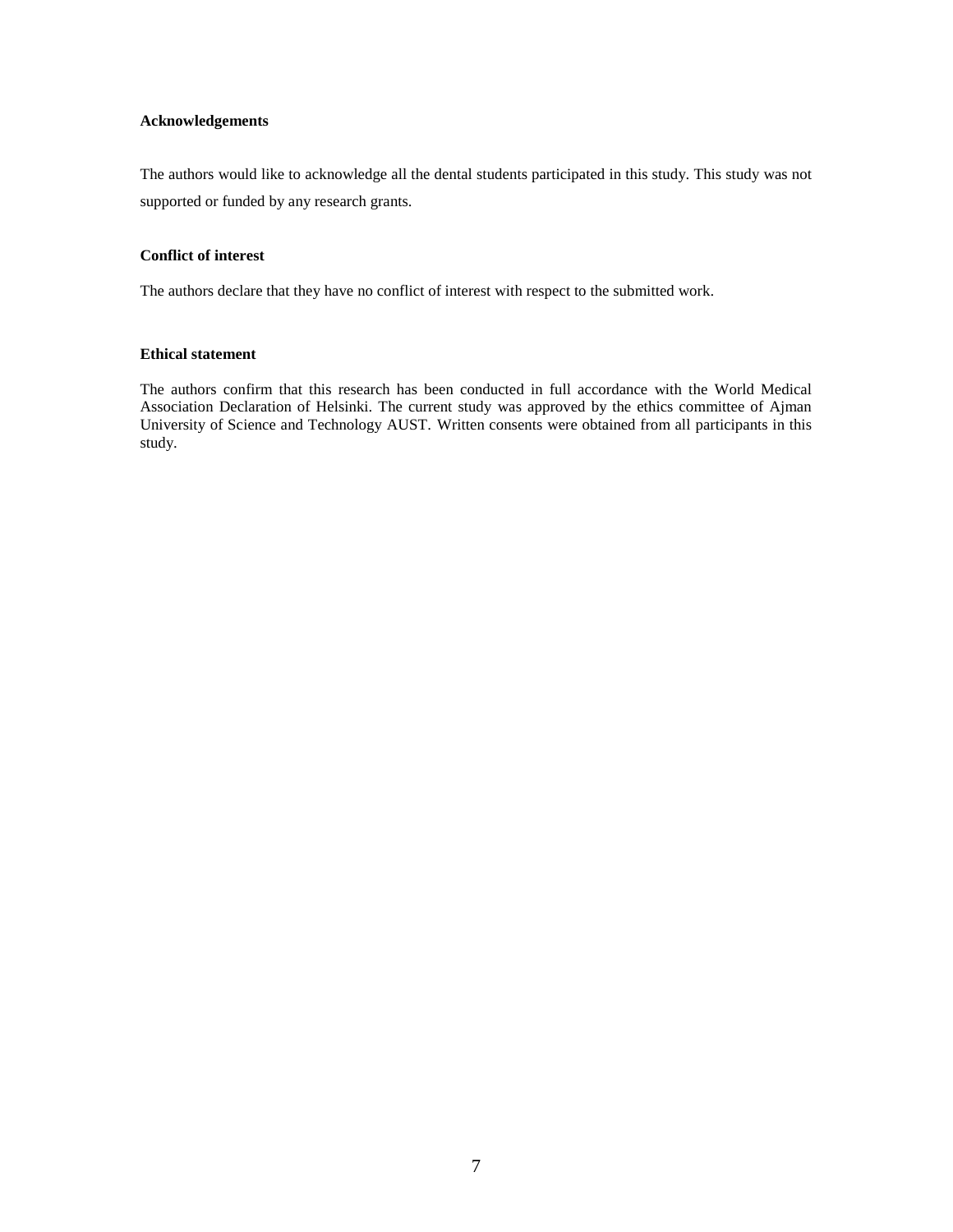#### **References**

- Al-Jundi SH, Zawaideh F, Al-Rawi M. Jourdanian dental students' knowledge and attitudes in regard to child physical abuse. J Dent Education 2010; 74(10): 1159-1164.
- Cairns AM, Mok JY, Welbury RR. Injuries to the head, face, mouth and neck in physically abused children in a community setting. Int J Paediatr Dent 2005a; 15: 310-318.
- Cairns AM, Mok JY, Welbury RR. The dental practitioner and child protection in Scotland. Br Dent J 2005b; 199(8): 517–520.
- Dupare R, Kumar P, Datta S, Dupare A. Identifying the dirty secret of child abuse through dentistry. Indian Journal of Forensic Odontology 2012; 5(1): 11-16.
- Harris JC, Sidebotham PD, Welbury RR. Safeguarding children in Dental Practice Dental Update 2007; 34:508-517.
- Kassebaum DK, Dove SB, Cottone JA. Recognition and reporting of child abuse: a survey of dentists. Gen Dent 1991; 39 (3):159-162.
- Lazenbatt A, Freeman R. Recognizing and reporting child physical abuse: a survey of primary health care professionals. J Adv Nurs 2006; 56(3): 227–236.
- Manea S, Favero G, Stellini E, Romoli L, Mazzucato M, Facchin P. Dentists' perceptions, attitudes, knowledge, and experience about child abuse and neglect in northeast Italy. J Clin Pediatr Dent 2007; 32(1): 19–25.
- Owais AI, Qudemait MA, Qodceih S. Dentists' involvement in identification and reporting of child physical abuse: Jordan as a case study. Int J Paediatr Dent 2009; 19: 291–296.
- Ramoz-Gomez F, Rothman D, Blain S. Knowledge and attitude among California dental care providers regarding child abuse and neglect. J Am Dent Assoc 1998; 129(3): 340–348.
- [Sonbol HN,](http://www.ncbi.nlm.nih.gov/pubmed?term=Sonbol%20HN%5BAuthor%5D&cauthor=true&cauthor_uid=22251340) [Abu-Ghazaleh S,](http://www.ncbi.nlm.nih.gov/pubmed?term=Abu-Ghazaleh%20S%5BAuthor%5D&cauthor=true&cauthor_uid=22251340) [Rajab LD,](http://www.ncbi.nlm.nih.gov/pubmed?term=Rajab%20LD%5BAuthor%5D&cauthor=true&cauthor_uid=22251340) [Baqain ZH,](http://www.ncbi.nlm.nih.gov/pubmed?term=Baqain%20ZH%5BAuthor%5D&cauthor=true&cauthor_uid=22251340) [Saman R,](http://www.ncbi.nlm.nih.gov/pubmed?term=Saman%20R%5BAuthor%5D&cauthor=true&cauthor_uid=22251340) [Al-Bitar ZB.](http://www.ncbi.nlm.nih.gov/pubmed?term=Al-Bitar%20ZB%5BAuthor%5D&cauthor=true&cauthor_uid=22251340) Knowledge, educational experiences and attitudes towards child abuse amongst Jordanian dentists. [Eur J Dent Educ.](http://www.ncbi.nlm.nih.gov/pubmed/22251340##) 2012; 16(1): 158-165.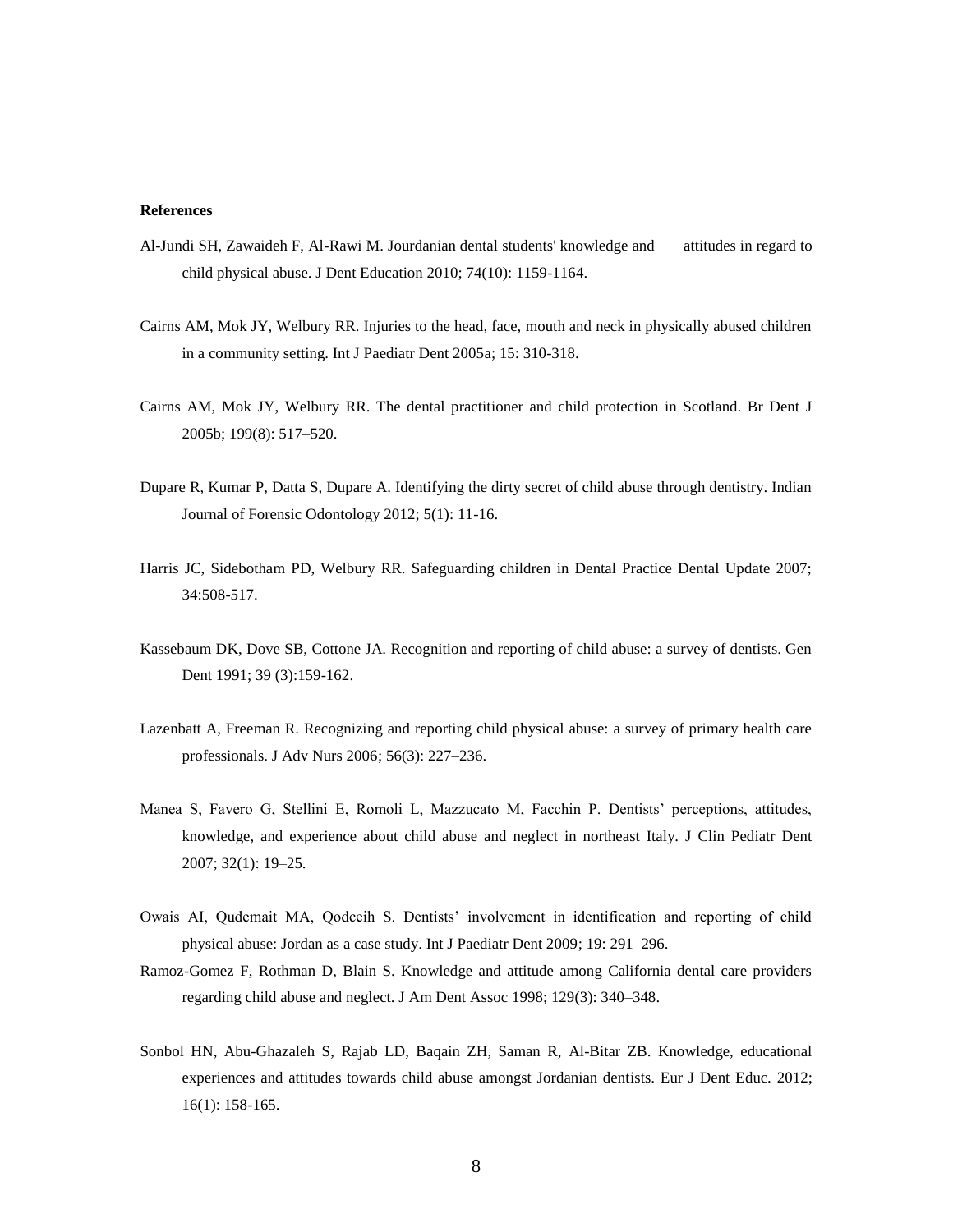- Thomas J, Straffon L, Inglehart MR. Child abuse and neglect: dental and dental hygiene students' educational experiences and knowledge. J Dent Education 2006a; 70 (5): 558-565.
- Thomas J, Straffon L, Inglehart MR. Knowledge and professional experiences concerning child abuse: an analysis of provider and student responses. Pediatr Dent 2006b; 28(5): 89-95.
- Welbury RR, Murphy JM. Dental practitioners' role in protecting chidren from abuse: 2. The orofacial signs of physical abuse. Br Dent J 1998; 184: 61-65.
- Welbury RR, MacAskill SG, Murphy JM, Evans DJ, Weightman KE, Jackson MC, Crawford MA. General dental practitioners' perception of their role within child protection: a qualitative study. Eur J Paediatr Dent 2003; 4(2): 89–95.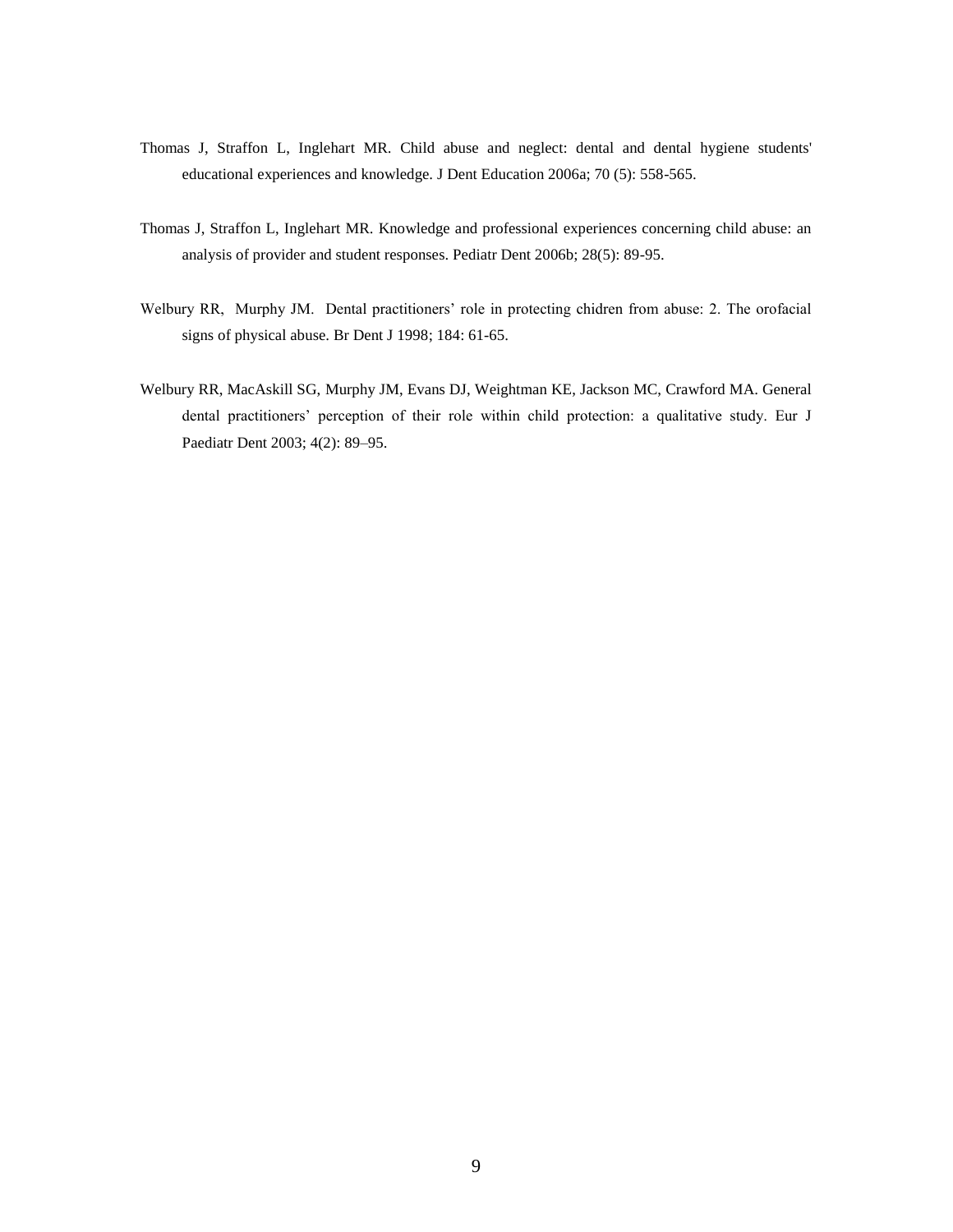| <b>Characteristic</b>                    | n              | (% )      |
|------------------------------------------|----------------|-----------|
|                                          |                |           |
| <b>Gender</b>                            |                |           |
| Male                                     |                | 135 23.4% |
| Female                                   |                | 443 76.6% |
| Age                                      |                |           |
| $<$ 25                                   |                | 515 89.1% |
| $25 - 35$                                |                | 60 10.4%  |
| > 35                                     | 3 <sup>1</sup> | 0.5%      |
| <b>Education (year at dental school)</b> |                |           |
| $4th$ year                               | 348            | 60.2%     |
| $5th$ year                               |                | 230 39.8% |
| <b>University</b>                        |                |           |
| <b>AUST</b>                              |                | 346 59.8  |
| <b>UOS</b>                               |                | 164 28.4  |
| <b>GMC</b>                               |                | 42 7.3    |
| <b>RAK</b>                               |                | 26 4.5    |

**Table 1.** Demographic information and characteristics of the participants, by number and percentage.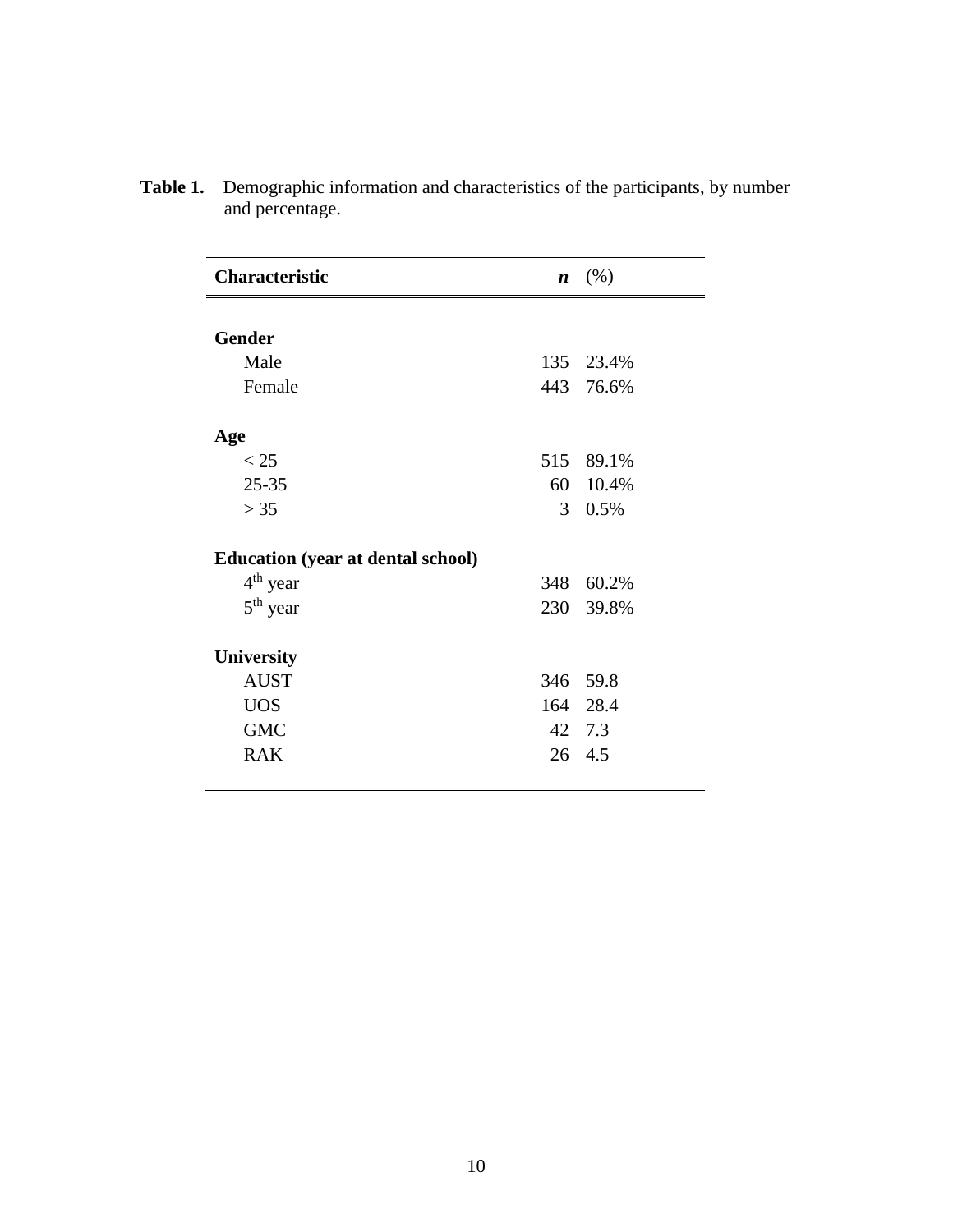| <b>Characteristic</b>                                             | $\boldsymbol{n}$ | (% )  |
|-------------------------------------------------------------------|------------------|-------|
| Dentists are legally required to report child abuse in<br>the UAE |                  |       |
| Yes                                                               | 506              | 87.5% |
| N <sub>o</sub>                                                    | 70               | 12.1% |
| Where to report child abuse in the UAE                            |                  |       |
| Family protection department                                      | 209              | 36.2% |
| Local police                                                      | 196              | 33.9% |
| The nearest hospital                                              | 28               | 4.8%  |
| Don't know                                                        | 139              | 24.0% |
| Dentists should be legally responsible to report child<br>abuse   |                  |       |
| Yes                                                               | 465              | 80.4% |
| N <sub>o</sub>                                                    | 111              | 19.2% |
| Dentists have an ethical duty to report child abuse               |                  |       |
| Yes                                                               | 545              | 94.3% |
| No                                                                | 32               | 5.5%  |

**Table 2.** Knowledge and attitudes regarding legal and ethical responsibilities among UAE dental students, by number and percentage.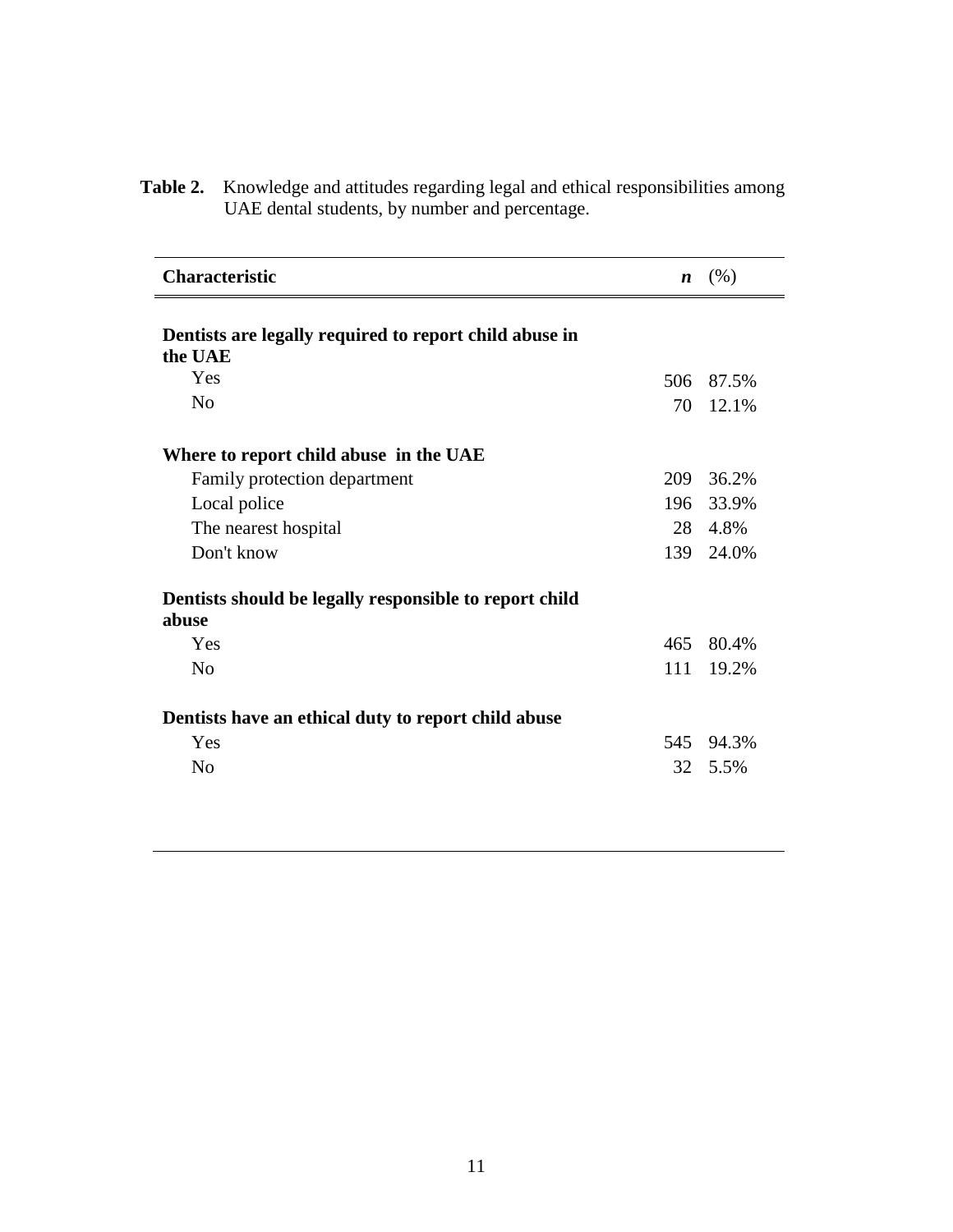Table 3. Source of information and perceived adequacy of training in recognizing and reporting child physical abuse among UAE dental students, by number and percentage.

| <b>Characteristic</b> | (% ) |
|-----------------------|------|
|                       |      |

| What was your source of information on child abuse?                                               |    |           |
|---------------------------------------------------------------------------------------------------|----|-----------|
| Dental school                                                                                     |    | 114 77.0% |
| Dental journals and literature                                                                    |    | 16 10.8%  |
| Continuing education courses                                                                      |    | 16 10.8%  |
| National dental meetings and conferences                                                          |    | 2 1.4%    |
| Have you ever received enough formal training in<br>recognition and reporting child abuse?<br>Yes | 47 | 8.8%      |
| N <sub>0</sub>                                                                                    |    | 528 91.2% |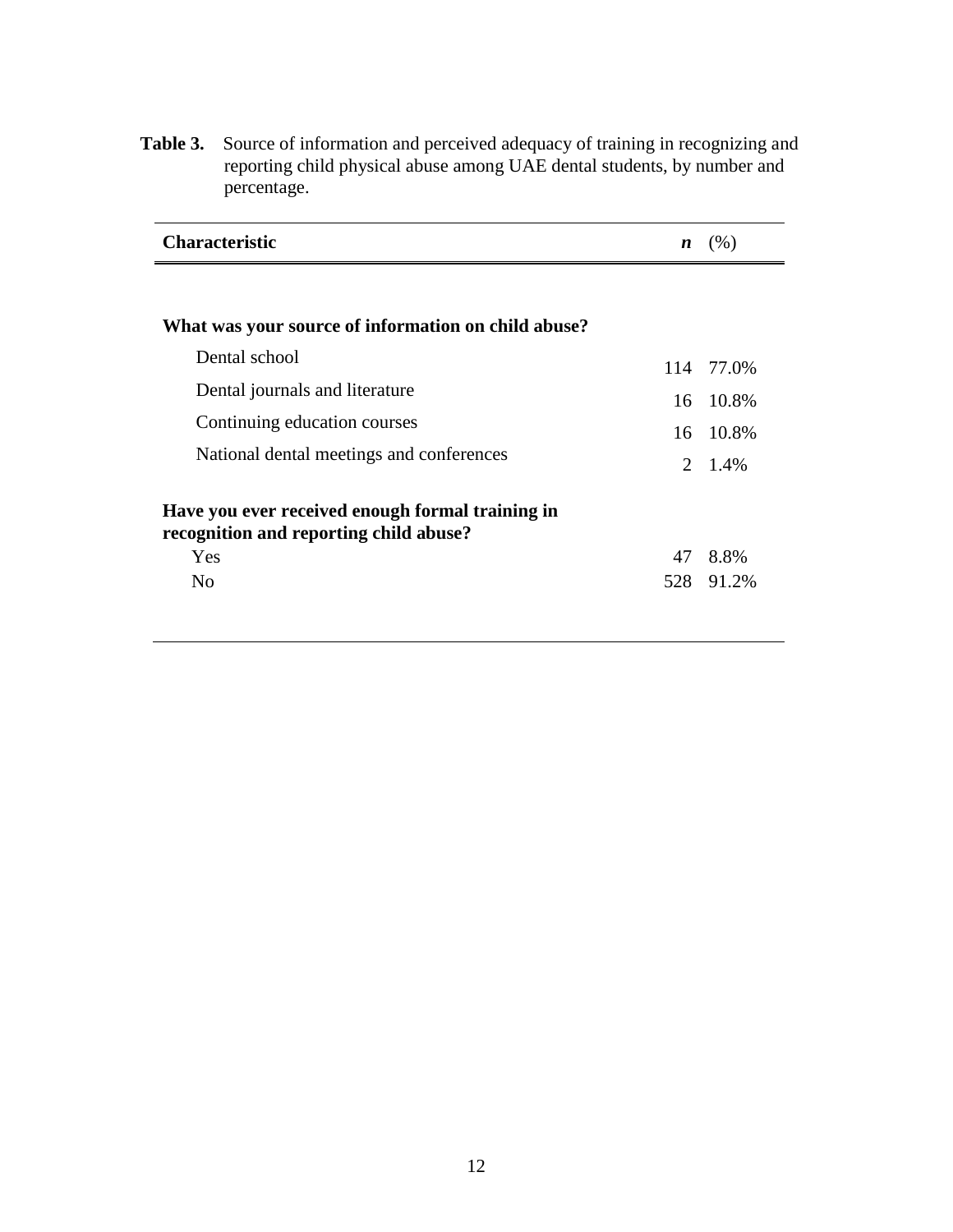| <b>Characteristic</b>                                                                                                                             | n    | (% )  |
|---------------------------------------------------------------------------------------------------------------------------------------------------|------|-------|
|                                                                                                                                                   |      |       |
| Bruises on the cheek may indicate slapping or<br>grabbing of the face                                                                             |      |       |
| True*                                                                                                                                             | 496  | 85.8% |
| False                                                                                                                                             | 78   | 13.5% |
| <b>Additional bruises usually occur in areas overlying</b>                                                                                        |      |       |
| bony prominences in abuse victims                                                                                                                 |      |       |
| True                                                                                                                                              | 458  | 79.2% |
| False*                                                                                                                                            | 112  | 19.4% |
| Repeated injury to the dentition resulting in avulsed<br>teeth or discolored teeth may indicate repeated                                          |      |       |
| trauma from abuse                                                                                                                                 |      |       |
| True*                                                                                                                                             | 452  | 78.2% |
| False                                                                                                                                             | 121  | 20.9% |
| Bruises noted around the neck are usually associated<br>with accidental trauma                                                                    |      |       |
| True*                                                                                                                                             | 268  | 46.4% |
| False                                                                                                                                             | 305  | 52.8% |
| Burns are noted in many child abuse cases and they<br>may have the shape of a heated object                                                       |      |       |
| True*                                                                                                                                             | 505  | 87.4% |
| False                                                                                                                                             | 68   | 11.8% |
| Bite marks noted on a child's neck or less accessible<br>areas should be investigated, as bite marks are<br>frequently a component of child abuse |      |       |
| True*                                                                                                                                             | 448. | 77.5% |
| False                                                                                                                                             | 124  | 21.5% |
|                                                                                                                                                   |      |       |

## **Table 4.** Knowledge of signs of physical abuse among UAE dental students, by number & percentage.

\* Correct responses.